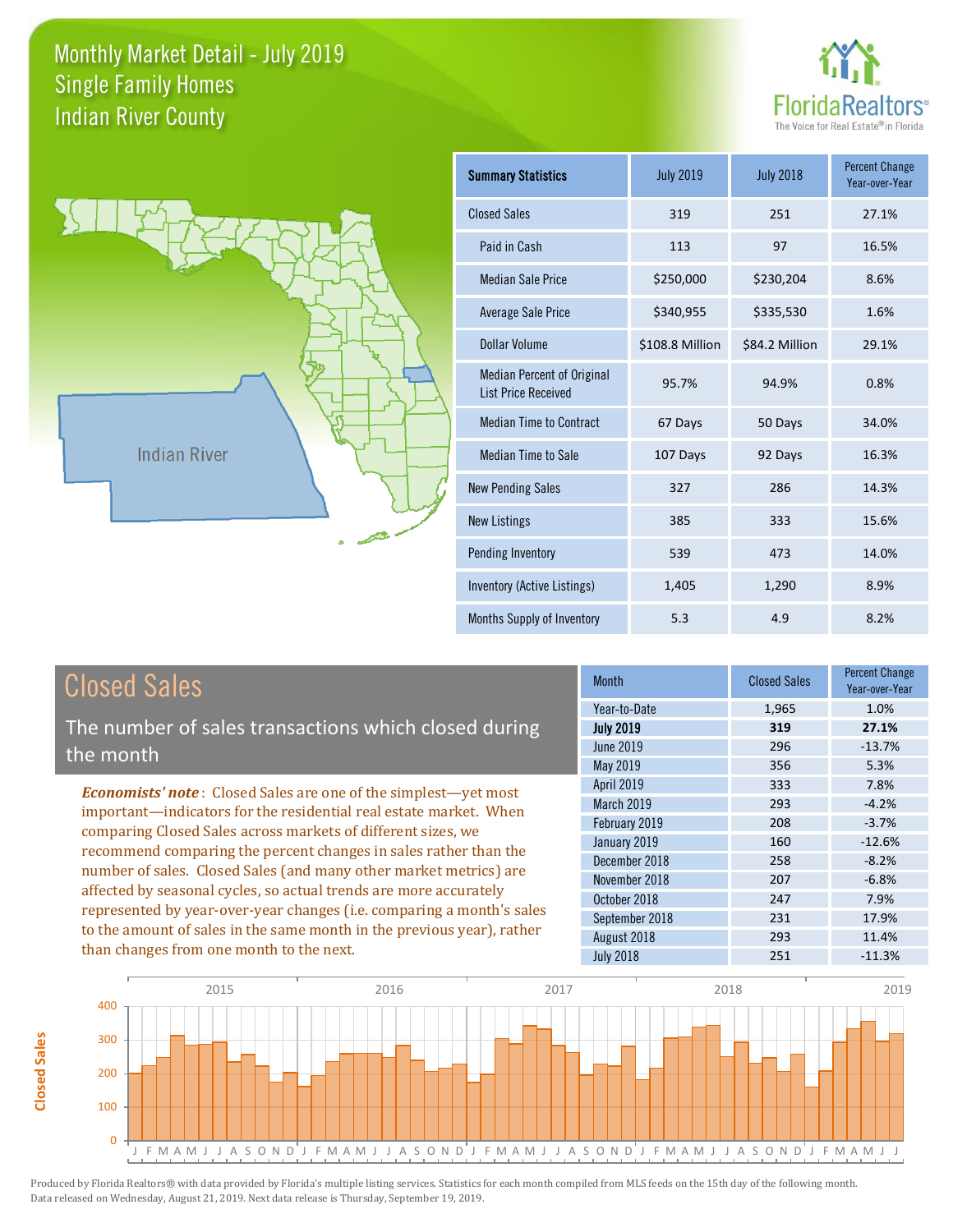this statistic should be interpreted with care.



63 -4.5%

| <b>Cash Sales</b>                                                              | <b>Month</b>      | Cash Sales | <b>Percent Change</b><br>Year-over-Year |
|--------------------------------------------------------------------------------|-------------------|------------|-----------------------------------------|
|                                                                                | Year-to-Date      | 756        | $-0.5%$                                 |
| The number of Closed Sales during the month in which                           | <b>July 2019</b>  | 113        | 16.5%                                   |
| buyers exclusively paid in cash                                                | June 2019         | 97         | $-29.2%$                                |
|                                                                                | May 2019          | 136        | 9.7%                                    |
|                                                                                | <b>April 2019</b> | 138        | 5.3%                                    |
|                                                                                | <b>March 2019</b> | 116        | 10.5%                                   |
| <b>Economists' note:</b> Cash Sales can be a useful indicator of the extent to | February 2019     | 90         | $-3.2%$                                 |
| which investors are participating in the market. Why? Investors are            | January 2019      | 66         | $-9.6%$                                 |
| far more likely to have the funds to purchase a home available up front,       | December 2018     | 95         | $-13.6%$                                |
| whereas the typical homebuyer requires a mortgage or some other                | November 2018     | 83         | $-6.7%$                                 |
| form of financing. There are, of course, many possible exceptions, so          | October 2018      | 93         | 0.0%                                    |

September 2018



## Cash Sales as a Percentage of Closed Sales

The percentage of Closed Sales during the month which were Cash Sales

*Economists' note* : This statistic is simply another way of viewing Cash Sales. The remaining percentages of Closed Sales (i.e. those not paid fully in cash) each month involved some sort of financing, such as mortgages, owner/seller financing, assumed loans, etc.

| Month            | <b>Percent of Closed</b><br>Sales Paid in Cash | <b>Percent Change</b><br>Year-over-Year |
|------------------|------------------------------------------------|-----------------------------------------|
| Year-to-Date     | 38.5%                                          | $-1.5%$                                 |
| <b>July 2019</b> | 35.4%                                          | $-8.3%$                                 |
| <b>June 2019</b> | 32.8%                                          | $-17.8%$                                |
| May 2019         | 38.2%                                          | 4.1%                                    |
| April 2019       | 41.4%                                          | $-2.4%$                                 |
| March 2019       | 39.6%                                          | 15.5%                                   |
| February 2019    | 43.3%                                          | 0.5%                                    |
| January 2019     | 41.3%                                          | 3.5%                                    |
| December 2018    | 36.8%                                          | $-5.9%$                                 |
| November 2018    | 40.1%                                          | 0.0%                                    |
| October 2018     | 37.7%                                          | $-7.1%$                                 |
| September 2018   | 27.3%                                          | $-19.0%$                                |
| August 2018      | 37.2%                                          | 11.0%                                   |
| <b>July 2018</b> | 38.6%                                          | 5.2%                                    |

August 2018 109 109 23.9%



Produced by Florida Realtors® with data provided by Florida's multiple listing services. Statistics for each month compiled from MLS feeds on the 15th day of the following month. Data released on Wednesday, August 21, 2019. Next data release is Thursday, September 19, 2019.

Pct. of Closed Sales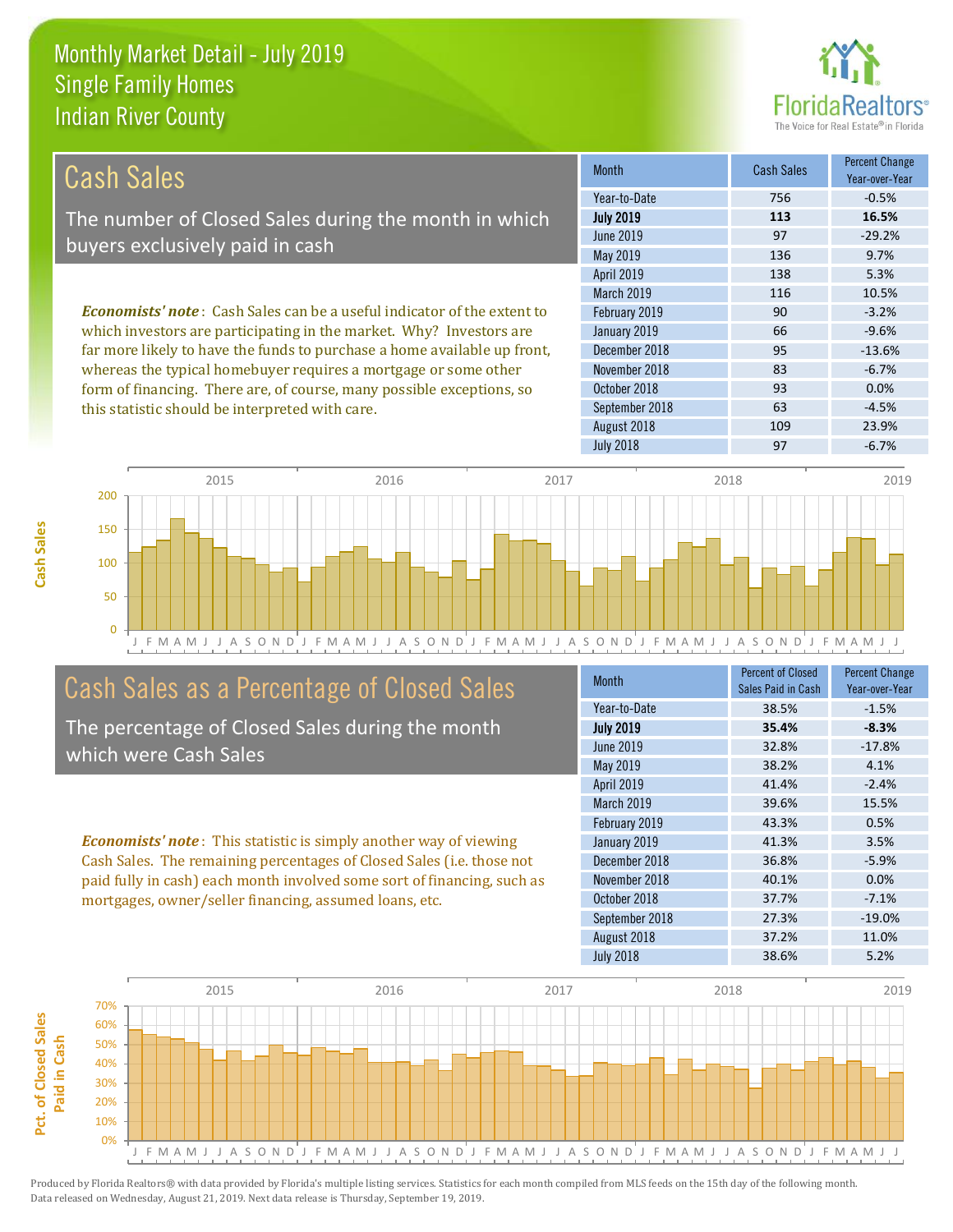

#### Month Median Sale Price Percent Change Year-over-Year July 2019 **\$250,000 8.6%** Year-to-Date \$249,250 4.3% December 2018 \$242,505 1.0% June 2019 **\$250,000 0.4%** May 2019 **\$261,500** \$261,500 9.1% February 2019 **\$245,000** \$245,000 1.1% January 2019 **\$232,000** \$234,000 April 2019 \$255,000 \$255,000 March 2019 **\$248,500** \$248,500 10.4% November 2018 **\$240,000** 9.6% October 2018 **\$235,150** 6.3% September 2018 **\$240,000** 4.4% August 2018 **\$245,000** 3.8% July 2018 **\$230,204** -0.5% *Economists' note* : Median Sale Price is our preferred summary statistic for price activity because, unlike Average Sale Price, Median Sale Price is not sensitive to high sale prices for small numbers of homes that may not be characteristic of the market area. Keep in mind that median price trends over time are not always solely caused by changes in the general value of local real estate. Median sale price only reflects the values of the homes that *sold* each month, and the mix of the types of homes that sell can change over time. Median Sale Price The median sale price reported for the month (i.e. 50% of sales were above and 50% of sales were below)



### Average Sale Price

The average sale price reported for the month (i.e. total sales in dollars divided by the number of sales)

*Economists' note* : Usually, we prefer Median Sale Price over Average Sale Price as a summary statistic for home prices. However, Average Sale Price does have its uses—particularly when it is analyzed alongside the Median Sale Price. For one, the relative difference between the two statistics can provide some insight into the market for higher-end homes in an area.

| <b>Month</b>     | <b>Average Sale Price</b> | <b>Percent Change</b><br>Year-over-Year |
|------------------|---------------------------|-----------------------------------------|
| Year-to-Date     | \$366,152                 | 6.6%                                    |
| <b>July 2019</b> | \$340,955                 | 1.6%                                    |
| <b>June 2019</b> | \$362,907                 | 1.8%                                    |
| May 2019         | \$387,599                 | 16.1%                                   |
| April 2019       | \$379,025                 | 3.0%                                    |
| March 2019       | \$361,923                 | 14.1%                                   |
| February 2019    | \$348,172                 | $-6.3%$                                 |
| January 2019     | \$378,999                 | 19.1%                                   |
| December 2018    | \$376,117                 | 15.8%                                   |
| November 2018    | \$324,563                 | 18.5%                                   |
| October 2018     | \$310,545                 | $-4.9%$                                 |
| September 2018   | \$304,633                 | $-6.7%$                                 |
| August 2018      | \$318,992                 | $-13.7%$                                |
| <b>July 2018</b> | \$335,530                 | $-15.1%$                                |



**Average Sale Price**

**Average Sale Price**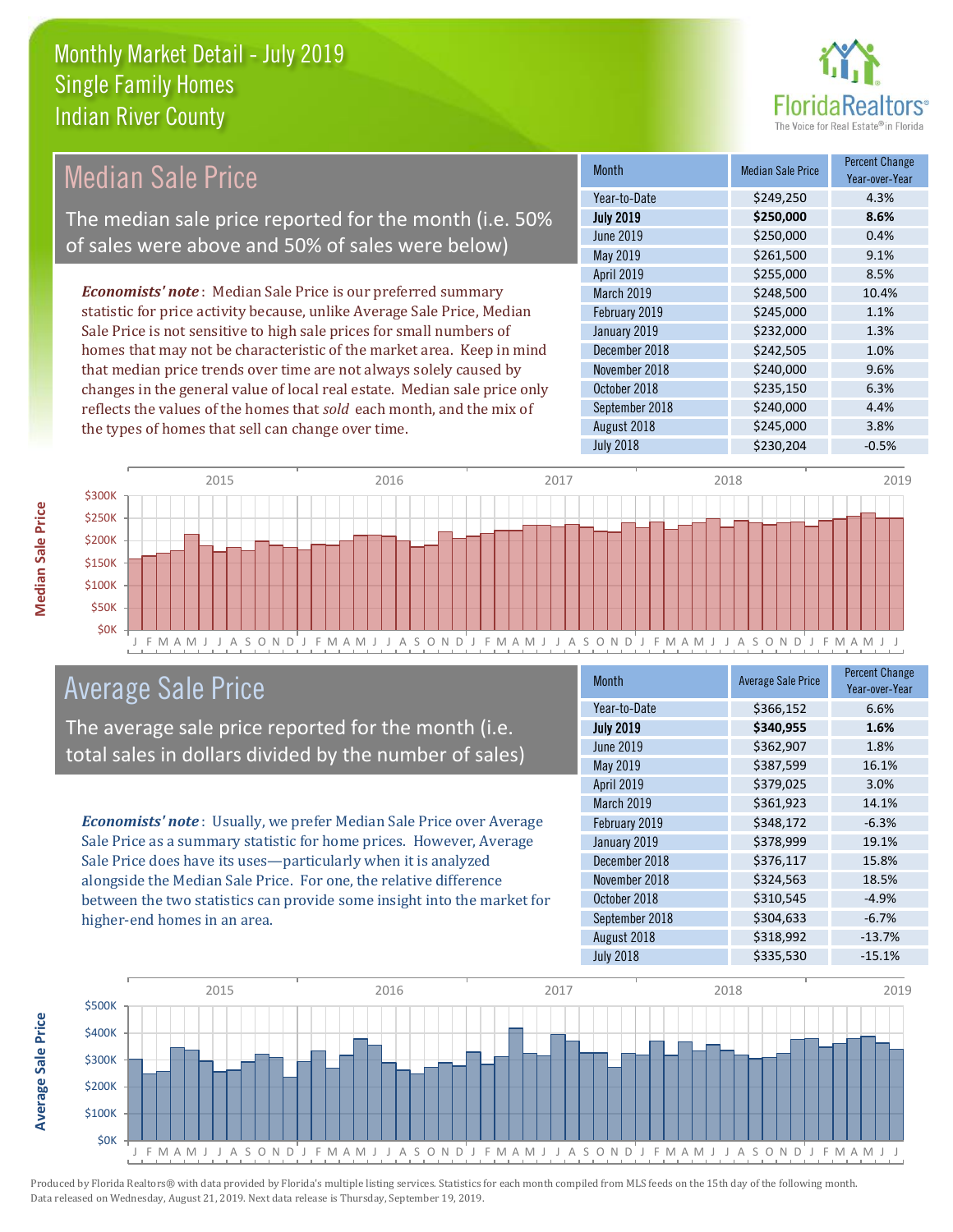

#### **Ollar Volume**

The sum of the sale prices for all sales which closed during the month

*Economists' note* : Dollar Volume is simply the sum of all sale prices in a given time period, and can quickly be calculated by multiplying Closed Sales by Average Sale Price. It is a strong indicator of the health of the real estate industry in a market, and is of particular interest to real estate professionals, investors, analysts, and government agencies. Potential home sellers and home buyers, on the other hand, will likely be better served by paying attention to trends in the two components of Dollar Volume (i.e. sales and prices) individually.

| <b>Month</b>      | Dollar Volume   | <b>Percent Change</b><br>Year-over-Year |
|-------------------|-----------------|-----------------------------------------|
| Year-to-Date      | \$719.5 Million | 7.6%                                    |
| <b>July 2019</b>  | \$108.8 Million | 29.1%                                   |
| <b>June 2019</b>  | \$107.4 Million | $-12.2%$                                |
| May 2019          | \$138.0 Million | 22.3%                                   |
| <b>April 2019</b> | \$126.2 Million | 11.0%                                   |
| March 2019        | \$106.0 Million | 9.3%                                    |
| February 2019     | \$72.4 Million  | $-9.8%$                                 |
| January 2019      | \$60.6 Million  | 4.2%                                    |
| December 2018     | \$97.0 Million  | 6.3%                                    |
| November 2018     | \$67.2 Million  | 10.5%                                   |
| October 2018      | \$76.7 Million  | 2.6%                                    |
| September 2018    | \$70.4 Million  | 10.0%                                   |
| August 2018       | \$93.5 Million  | $-3.9%$                                 |
| <b>July 2018</b>  | \$84.2 Million  | $-24.7%$                                |



# Median Percent of Original List Price Received

The median of the sale price (as a percentage of the original list price) across all properties selling during the month

*Economists' note* : The Median Percent of Original List Price Received is useful as an indicator of market recovery, since it typically rises as buyers realize that the market may be moving away from them and they need to match the selling price (or better it) in order to get a contract on the house. This is usually the last measure to indicate a market has shifted from down to up, so it is what we would call a *lagging* indicator.

| <b>Month</b>     | Med. Pct. of Orig.<br><b>List Price Received</b> | <b>Percent Change</b><br>Year-over-Year |
|------------------|--------------------------------------------------|-----------------------------------------|
| Year-to-Date     | 95.0%                                            | $-0.7%$                                 |
| <b>July 2019</b> | 95.7%                                            | 0.8%                                    |
| <b>June 2019</b> | 95.7%                                            | 0.2%                                    |
| May 2019         | 95.0%                                            | $-0.8%$                                 |
| April 2019       | 94.3%                                            | $-1.3%$                                 |
| March 2019       | 94.4%                                            | $-1.4%$                                 |
| February 2019    | 95.9%                                            | 0.1%                                    |
| January 2019     | 93.2%                                            | $-2.7%$                                 |
| December 2018    | 95.0%                                            | $-1.0%$                                 |
| November 2018    | 95.4%                                            | 0.2%                                    |
| October 2018     | 95.7%                                            | 0.5%                                    |
| September 2018   | 94.7%                                            | $-0.8%$                                 |
| August 2018      | 95.0%                                            | $-1.1%$                                 |
| <b>July 2018</b> | 94.9%                                            | $-1.5%$                                 |

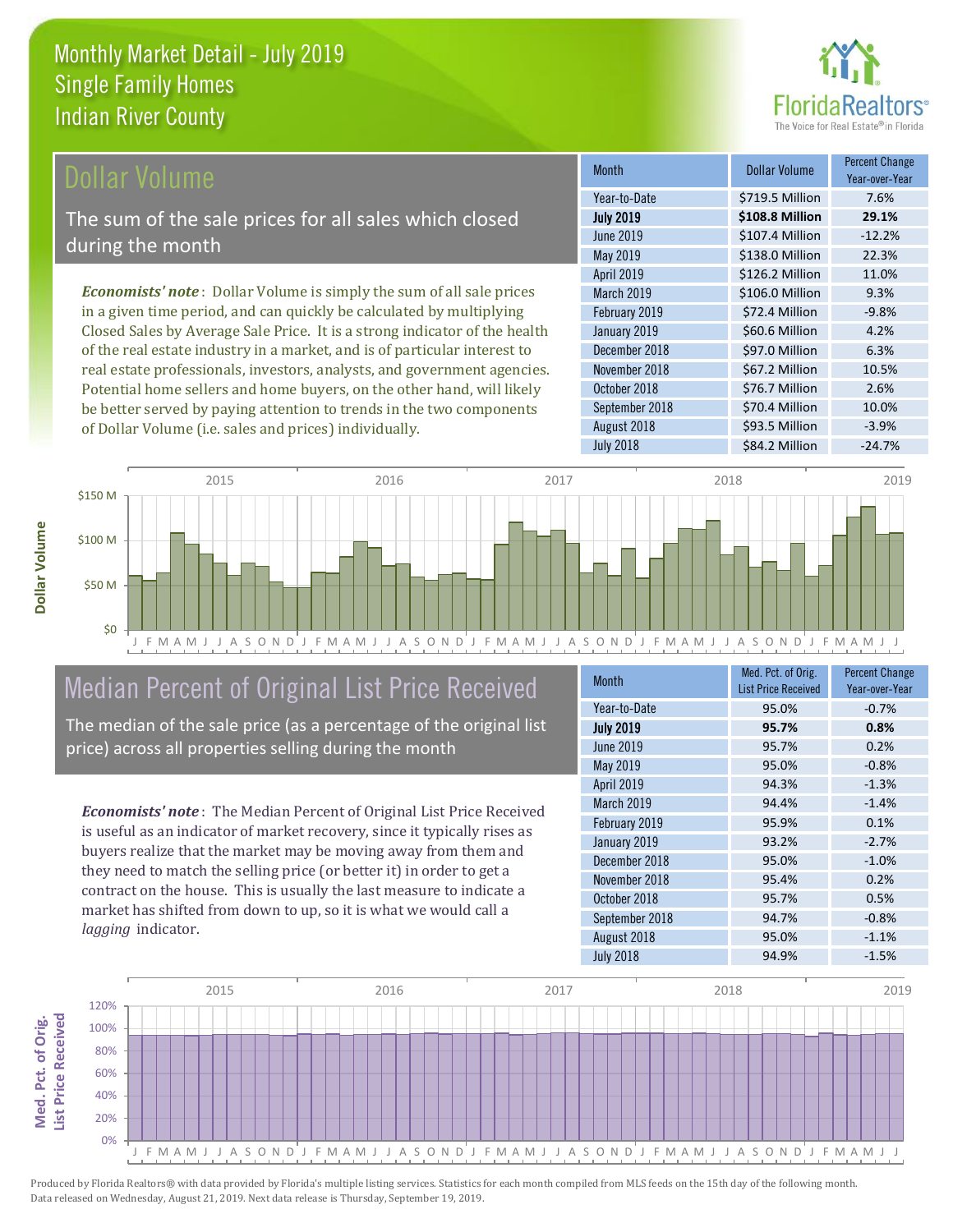

## **Median Time to Contract**

The median number of days between the listing date and contract date for all Closed Sales during the month

*Economists' note* : Like Time to Sale, Time to Contract is a measure of the length of the home selling process calculated for sales which closed during the month. The difference is that Time to Contract measures the number of days between the initial listing of a property and the signing of the contract which eventually led to the closing of the sale. When the gap between Median Time to Contract and Median Time to Sale grows, it is usually a sign of longer closing times and/or declining numbers of cash sales.

| <b>Month</b>     | Median Time to<br>Contract | <b>Percent Change</b><br>Year-over-Year |
|------------------|----------------------------|-----------------------------------------|
| Year-to-Date     | 61 Days                    | 32.6%                                   |
| <b>July 2019</b> | 67 Days                    | 34.0%                                   |
| <b>June 2019</b> | 51 Days                    | 4.1%                                    |
| May 2019         | 52 Days                    | 23.8%                                   |
| April 2019       | 59 Days                    | 20.4%                                   |
| March 2019       | 60 Days                    | 33.3%                                   |
| February 2019    | 59 Days                    | 28.3%                                   |
| January 2019     | 80 Days                    | 77.8%                                   |
| December 2018    | 47 Days                    | 4.4%                                    |
| November 2018    | 57 Days                    | 42.5%                                   |
| October 2018     | 55 Days                    | 0.0%                                    |
| September 2018   | 52 Days                    | $-5.5%$                                 |
| August 2018      | 70 Days                    | 48.9%                                   |
| <b>July 2018</b> | 50 Days                    | 6.4%                                    |



#### Median Time to Sale

**Median Time to** 

**Median Time to** 

The median number of days between the listing date and closing date for all Closed Sales during the month

*Economists' note* : Time to Sale is a measure of the length of the home selling process, calculated as the number of days between the initial listing of a property and the closing of the sale. *Median* Time to Sale is the amount of time the "middle" property selling this month was on the market. That is, 50% of homes selling this month took *less* time to sell, and 50% of homes took *more* time to sell. Median Time to Sale gives a more accurate picture than Average Time to Sale, which can be skewed upward by small numbers of properties taking an abnormally long time to sell.

| <b>Month</b>     | <b>Median Time to Sale</b> | <b>Percent Change</b><br>Year-over-Year |
|------------------|----------------------------|-----------------------------------------|
| Year-to-Date     | 101 Days                   | 12.2%                                   |
| <b>July 2019</b> | 107 Days                   | 16.3%                                   |
| <b>June 2019</b> | 96 Days                    | 1.1%                                    |
| May 2019         | 95 Days                    | 13.1%                                   |
| April 2019       | 99 Days                    | 5.3%                                    |
| March 2019       | 99 Days                    | 17.9%                                   |
| February 2019    | 98 Days                    | 7.7%                                    |
| January 2019     | 130 Days                   | 46.1%                                   |
| December 2018    | 93 Days                    | $-4.1%$                                 |
| November 2018    | 92 Days                    | 3.4%                                    |
| October 2018     | 90 Days                    | $-15.1%$                                |
| September 2018   | 97 Days                    | $-9.3%$                                 |
| August 2018      | 117 Days                   | 39.3%                                   |
| <b>July 2018</b> | 92 Days                    | 1.1%                                    |

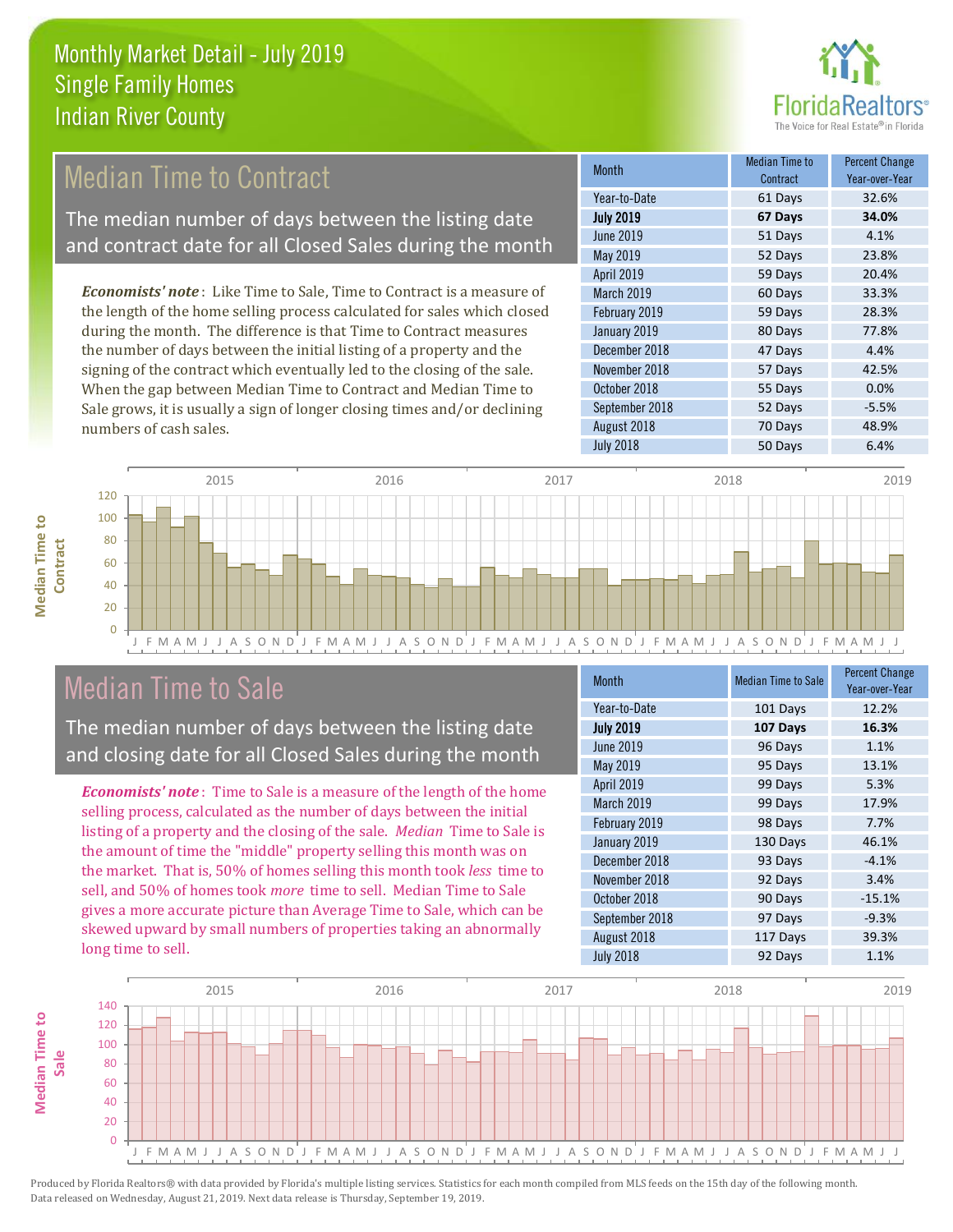distressed properties for sale.



| <b>New Pending Sales</b>                                                       | <b>Month</b>      | <b>New Pending Sales</b> | <b>Percent Change</b><br>Year-over-Year |
|--------------------------------------------------------------------------------|-------------------|--------------------------|-----------------------------------------|
|                                                                                | Year-to-Date      | 2,328                    | 1.7%                                    |
| The number of listed properties that went under                                | <b>July 2019</b>  | 327                      | 14.3%                                   |
| contract during the month                                                      | June 2019         | 292                      | 5.0%                                    |
|                                                                                | May 2019          | 390                      | 9.2%                                    |
|                                                                                | <b>April 2019</b> | 367                      | $-5.9%$                                 |
| <b>Economists' note</b> : Because of the typical length of time it takes for a | <b>March 2019</b> | 359                      | 1.1%                                    |
| sale to close, economists consider Pending Sales to be a decent                | February 2019     | 300                      | $-4.2%$                                 |
| indicator of potential future Closed Sales. It is important to bear in         | January 2019      | 293                      | $-5.8%$                                 |
| mind, however, that not all Pending Sales will be closed successfully.         | December 2018     | 156                      | $-21.2%$                                |
| So, the effectiveness of Pending Sales as a future indicator of Closed         | November 2018     | 260                      | $-3.3%$                                 |
| Sales is susceptible to changes in market conditions such as the               | October 2018      | 272                      | $-2.5%$                                 |



# New Listings

The number of properties put onto the market during the month

availability of financing for homebuyers and the inventory of

*Economists' note* : New Listings tend to rise in delayed response to increasing prices, so they are often seen as a lagging indicator of market health. As prices rise, potential sellers raise their estimations of value—and in the most recent cycle, rising prices have freed up many potential sellers who were previously underwater on their mortgages. Note that in our calculations, we take care to not include properties that were recently taken off the market and quickly relisted, since these are not really *new* listings.

| <b>Month</b>      | <b>New Listings</b> | <b>Percent Change</b><br>Year-over-Year |
|-------------------|---------------------|-----------------------------------------|
| Year-to-Date      | 2,774               | $-1.9%$                                 |
| <b>July 2019</b>  | 385                 | 15.6%                                   |
| <b>June 2019</b>  | 304                 | 0.3%                                    |
| <b>May 2019</b>   | 380                 | $-7.5%$                                 |
| April 2019        | 395                 | $-2.5%$                                 |
| <b>March 2019</b> | 417                 | $-3.5%$                                 |
| February 2019     | 414                 | $-9.6%$                                 |
| January 2019      | 479                 | $-1.2%$                                 |
| December 2018     | 265                 | 8.2%                                    |
| November 2018     | 369                 | 8.8%                                    |
| October 2018      | 446                 | 30.4%                                   |
| September 2018    | 311                 | 75.7%                                   |
| August 2018       | 348                 | 13.4%                                   |
| <b>July 2018</b>  | 333                 | 8.8%                                    |

September 2018 217 42.8% August 2018 **307** 12.0% July 2018 **286** -1.0%



Produced by Florida Realtors® with data provided by Florida's multiple listing services. Statistics for each month compiled from MLS feeds on the 15th day of the following month. Data released on Wednesday, August 21, 2019. Next data release is Thursday, September 19, 2019.

**New Listings**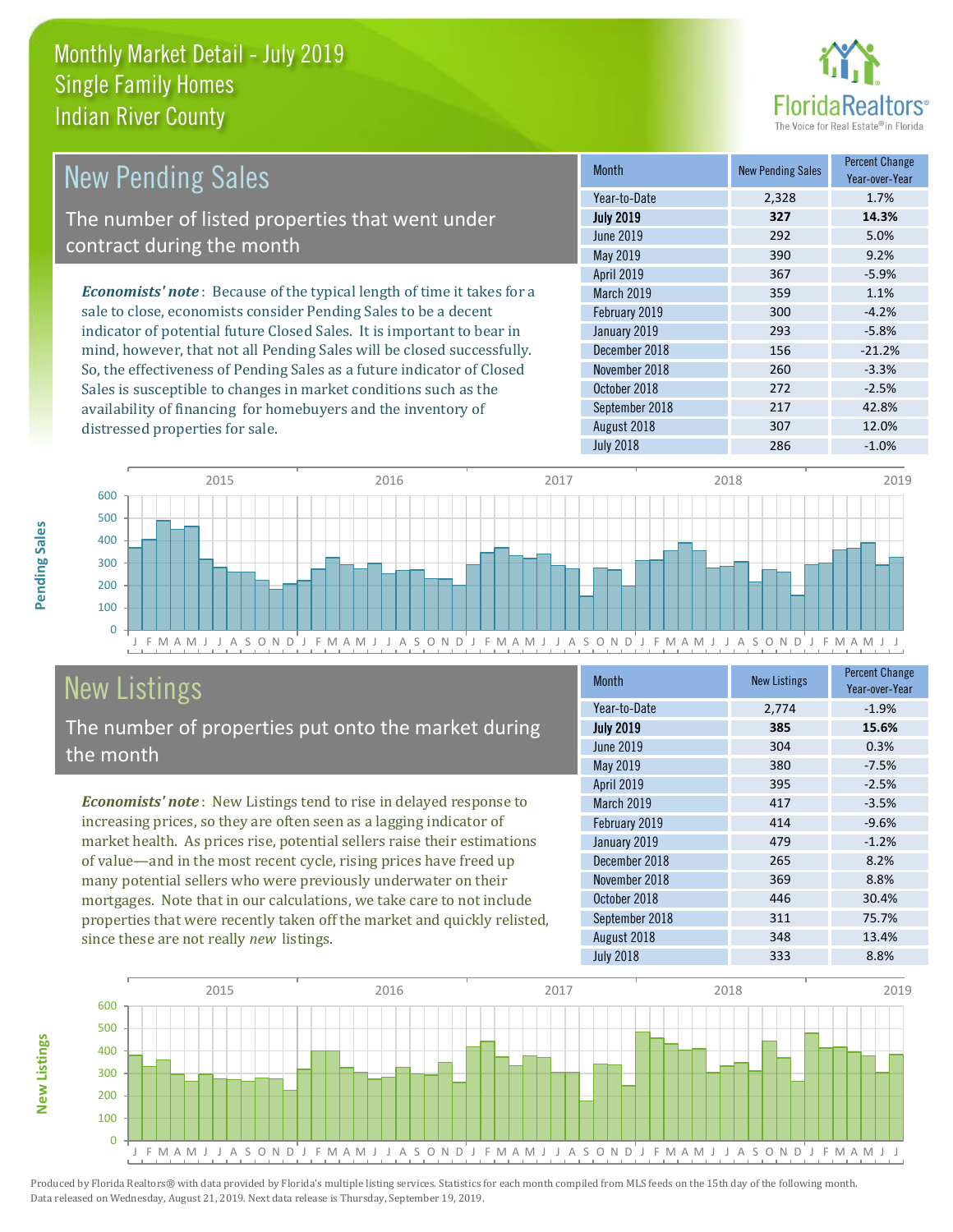

# Inventory (Active Listings)

The number of property listings active at the end of the month

*Economists' note* : There are a number of ways to define and calculate Inventory. Our method is to simply count the number of active listings on the last day of the month, and hold this number to compare with the same month the following year. Inventory rises when New Listings are outpacing the number of listings that go off-market (regardless of whether they actually sell). Likewise, it falls when New Listings aren't keeping up with the rate at which homes are going off-market.

| <b>Month</b>             | Inventory | <b>Percent Change</b><br>Year-over-Year |
|--------------------------|-----------|-----------------------------------------|
| <b>YTD (Monthly Avg)</b> | 1,563     | 11.6%                                   |
| <b>July 2019</b>         | 1,405     | 8.9%                                    |
| <b>June 2019</b>         | 1,391     | 6.4%                                    |
| May 2019                 | 1,501     | 2.3%                                    |
| April 2019               | 1,589     | 12.3%                                   |
| March 2019               | 1,639     | 13.7%                                   |
| February 2019            | 1,755     | 17.6%                                   |
| January 2019             | 1,660     | 19.2%                                   |
| December 2018            | 1,496     | 27.2%                                   |
| November 2018            | 1,484     | 22.4%                                   |
| October 2018             | 1,490     | 22.7%                                   |
| September 2018           | 1,332     | 16.0%                                   |
| August 2018              | 1,330     | 14.1%                                   |
| <b>July 2018</b>         | 1,290     | 3.4%                                    |



# Months Supply of Inventory

An estimate of the number of months it will take to deplete the current Inventory given recent sales rates

*Economists' note* : MSI is a useful indicator of market conditions. The benchmark for a balanced market (favoring neither buyer nor seller) is 5.5 months of inventory. Anything higher is traditionally a buyers' market, and anything lower is a sellers' market. There is no single accepted way of calculating MSI. A common method is to divide current Inventory by the most recent month's Closed Sales count, but this count is a usually poor predictor of future Closed Sales due to seasonal cycles. To eliminate seasonal effects, we use the 12-month average of monthly Closed Sales instead.

| <b>Month</b>             | <b>Months Supply</b> | <b>Percent Change</b><br>Year-over-Year |
|--------------------------|----------------------|-----------------------------------------|
| <b>YTD (Monthly Avg)</b> | 5.9                  | 11.3%                                   |
| <b>July 2019</b>         | 5.3                  | 8.2%                                    |
| <b>June 2019</b>         | 5.3                  | 8.2%                                    |
| May 2019                 | 5.7                  | 1.8%                                    |
| April 2019               | 6.0                  | 11.1%                                   |
| March 2019               | 6.3                  | 14.5%                                   |
| February 2019            | 6.7                  | 17.5%                                   |
| January 2019             | 6.3                  | 16.7%                                   |
| December 2018            | 5.6                  | 24.4%                                   |
| November 2018            | 5.6                  | 16.7%                                   |
| October 2018             | 5.6                  | 16.7%                                   |
| September 2018           | 5.0                  | 11.1%                                   |
| August 2018              | 5.0                  | 11.1%                                   |
| <b>July 2018</b>         | 4.9                  | 2.1%                                    |

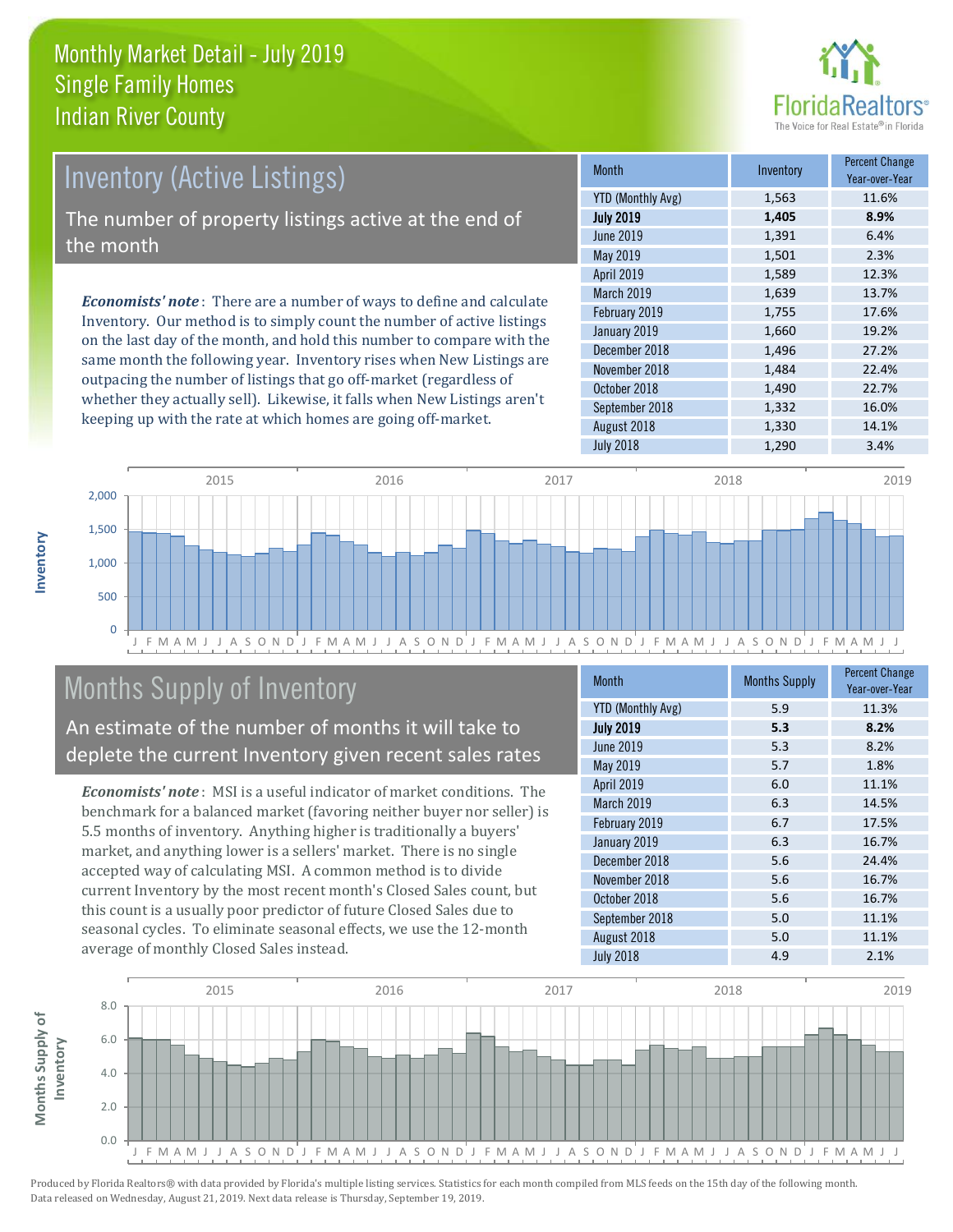

#### *Economists' note:* Closed Sales are one of the simplest—yet most important—indicators for the residential real estate market. When comparing Closed Sales across markets of different sizes, we recommend comparing the percent changes in sales rather than the number of sales. Closed Sales (and many other market metrics) are affected by seasonal cycles, so actual trends are more accurately represented by year-over-year changes (i.e. comparing a month's sales to the amount of sales in the same month in the previous year), rather than changes from one month to the next. \$1,000,000 or more 13 13 -7.1% \$250,000 - \$299,999 40 11.1% \$300,000 - \$399,999 53 55.9% \$400,000 - \$599,999 36 80.0% \$600,000 - \$999,999 20 100.0% \$150,000 - \$199,999 63 16.7% \$200,000 - \$249,999 65 27.5%  $$100,000 - $149,999$  25 -3.8% Sale Price Closed Sales Percent Change Year-over-Year Less than \$50,000 1 1 0.0%  $$50.000 - $99.999$  3  $-40.0\%$ 70 **July 2018 July 2019** 70 Closed Sales by Sale Price The number of sales transactions which closed during the month



#### Median Time to Contract by Sale Price The median number of days between the listing date and contract date for all Closed Sales during the month

*Economists' note* : Like Time to Sale, Time to Contract is a measure of the length of the home selling process calculated for sales which closed during the month. The difference is that Time to Contract measures the number of days between the initial listing of a property and the signing of the contract which eventually led to the closing of the sale. When the gap between Median Time to Contract and Median Time to Sale grows, it is usually a sign of longer closing times and/or declining numbers of cash sales.

| <b>Sale Price</b>     | Median Time to<br>Contract | <b>Percent Change</b><br>Year-over-Year |
|-----------------------|----------------------------|-----------------------------------------|
| Less than \$50,000    | 81 Days                    | $-49.7%$                                |
| $$50,000 - $99,999$   | 56 Days                    | $-30.0%$                                |
| $$100,000 - $149,999$ | 46 Days                    | 91.7%                                   |
| $$150,000 - $199,999$ | 64 Days                    | 166.7%                                  |
| \$200,000 - \$249,999 | 77 Days                    | 75.0%                                   |
| \$250,000 - \$299,999 | 39 Days                    | $-37.1%$                                |
| \$300,000 - \$399,999 | 58 Days                    | $-24.7%$                                |
| \$400,000 - \$599,999 | 109 Days                   | $-5.2%$                                 |
| \$600,000 - \$999,999 | 162 Days                   | 45.9%                                   |
| \$1,000,000 or more   | 194 Days                   | $-17.4%$                                |



Produced by Florida Realtors® with data provided by Florida's multiple listing services. Statistics for each month compiled from MLS feeds on the 15th day of the following month. Data released on Wednesday, August 21, 2019. Next data release is Thursday, September 19, 2019.

**Median Time to Contract**

**Median Time to Contract**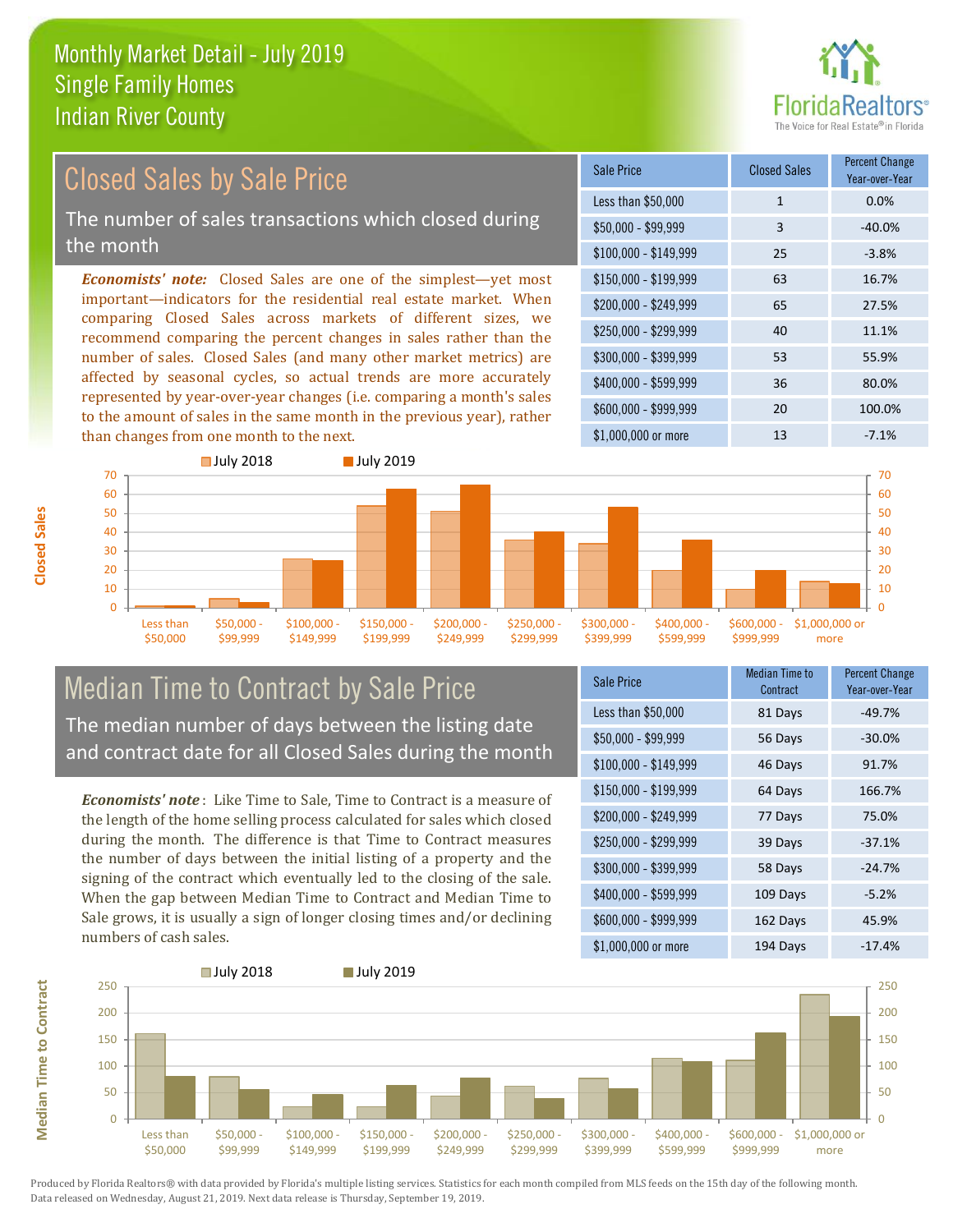

# New Listings by Initial Listing Price The number of properties put onto the market during

the month

*Economists' note:* New Listings tend to rise in delayed response to increasing prices, so they are often seen as a lagging indicator of market health. As prices rise, potential sellers raise their estimations of value—and in the most recent cycle, rising prices have freed up many potential sellers who were previously underwater on their mortgages. Note that in our calculations, we take care to not include properties that were recently taken off the market and quickly relisted, since these are not really *new* listings.

| <b>Initial Listing Price</b> | <b>New Listings</b> | <b>Percent Change</b><br>Year-over-Year |
|------------------------------|---------------------|-----------------------------------------|
| Less than \$50,000           | 0                   | $-100.0%$                               |
| $$50,000 - $99,999$          | 5                   | $-16.7%$                                |
| $$100,000 - $149,999$        | 25                  | $-16.7%$                                |
| $$150,000 - $199,999$        | 50                  | $-9.1%$                                 |
| \$200,000 - \$249,999        | 85                  | 14.9%                                   |
| \$250,000 - \$299,999        | 77                  | 16.7%                                   |
| \$300,000 - \$399,999        | 64                  | 48.8%                                   |
| \$400,000 - \$599,999        | 35                  | 12.9%                                   |
| \$600,000 - \$999,999        | 25                  | 92.3%                                   |
| \$1,000,000 or more          | 19                  | 35.7%                                   |



#### Inventory by Current Listing Price The number of property listings active at the end of the month

*Economists' note* : There are a number of ways to define and calculate Inventory. Our method is to simply count the number of active listings on the last day of the month, and hold this number to compare with the same month the following year. Inventory rises when New Listings are outpacing the number of listings that go off-market (regardless of whether they actually sell). Likewise, it falls when New Listings aren't keeping up with the rate at which homes are going off-market.

| <b>Current Listing Price</b> | Inventory | <b>Percent Change</b><br>Year-over-Year |
|------------------------------|-----------|-----------------------------------------|
| Less than \$50,000           | 0         | $-100.0%$                               |
| $$50,000 - $99,999$          | 8         | $-52.9%$                                |
| $$100,000 - $149,999$        | 46        | $-14.8%$                                |
| $$150,000 - $199,999$        | 133       | 10.8%                                   |
| \$200,000 - \$249,999        | 198       | 5.9%                                    |
| \$250,000 - \$299,999        | 183       | 8.9%                                    |
| \$300,000 - \$399,999        | 224       | 14.9%                                   |
| \$400,000 - \$599,999        | 196       | 5.4%                                    |
| \$600,000 - \$999,999        | 182       | 22.1%                                   |
| \$1,000,000 or more          | 235       | 10.3%                                   |



Produced by Florida Realtors® with data provided by Florida's multiple listing services. Statistics for each month compiled from MLS feeds on the 15th day of the following month. Data released on Wednesday, August 21, 2019. Next data release is Thursday, September 19, 2019.

**Inventory**